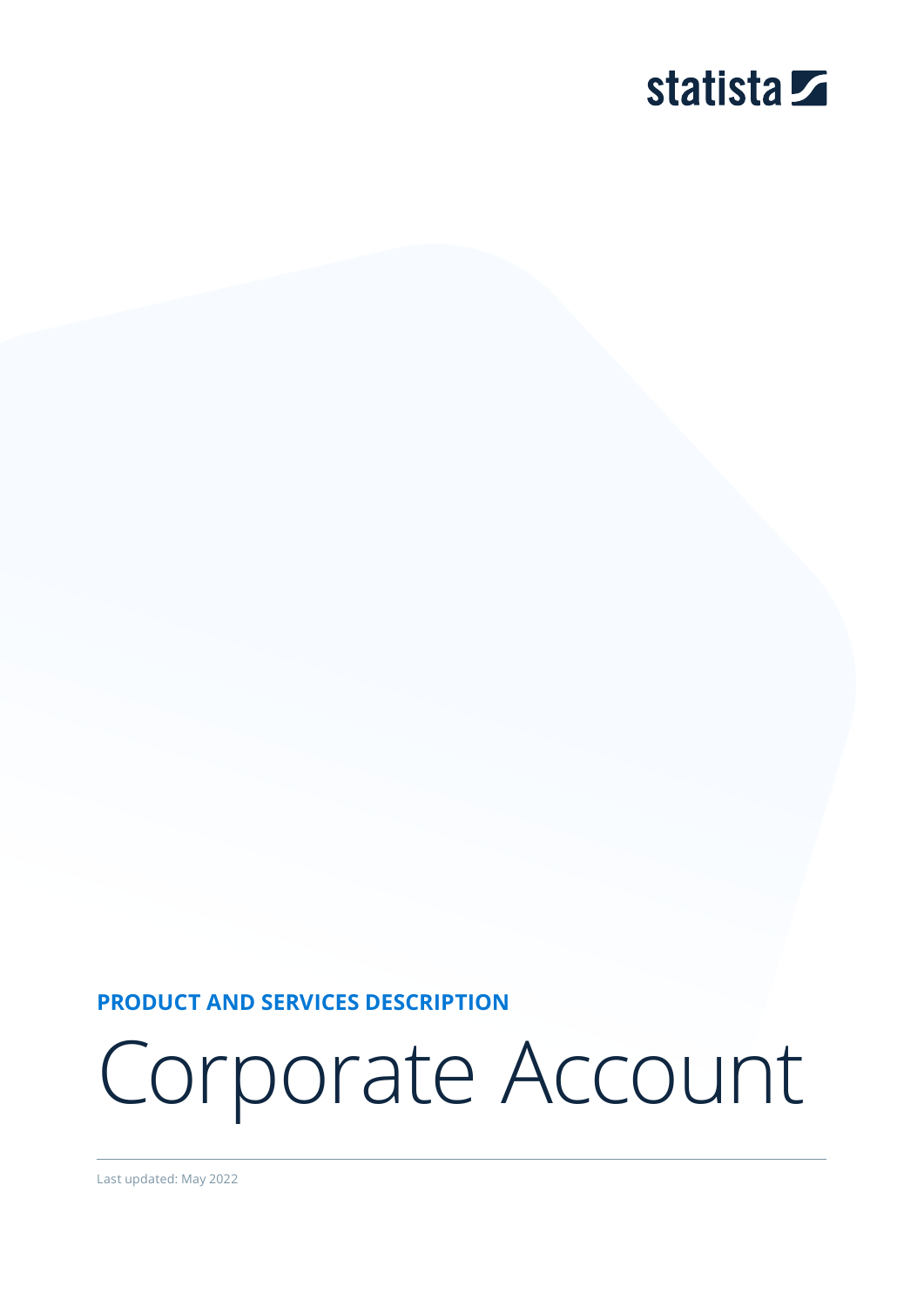## **Introduction**

Statista is one of the world's leading portals offering access to statistics and studies on 80,000 topics and 170 industries via its website. Statista enables users to quickly and conveniently access relevant market and consumer data and to easily process it. The data is available in English, German, Spanish, and French and is expanded and updated daily.

|                  | statista <b>Z</b><br>Welcome<br>Statistics * Reports * Outlooks *                                                                                                                                                                                                                                                                                                                                                                                                                                                                                                                             | Tools = Infographics Services = Global Survey (MDW)                                                                                                                                                                                                                                                                                                                                                                                                                                                                                                                                                                                                                                                                                                                                                                                                                                                                                                                                                                                                                                                                                                                                                       | * My Account *<br>$\bullet$ |
|------------------|-----------------------------------------------------------------------------------------------------------------------------------------------------------------------------------------------------------------------------------------------------------------------------------------------------------------------------------------------------------------------------------------------------------------------------------------------------------------------------------------------------------------------------------------------------------------------------------------------|-----------------------------------------------------------------------------------------------------------------------------------------------------------------------------------------------------------------------------------------------------------------------------------------------------------------------------------------------------------------------------------------------------------------------------------------------------------------------------------------------------------------------------------------------------------------------------------------------------------------------------------------------------------------------------------------------------------------------------------------------------------------------------------------------------------------------------------------------------------------------------------------------------------------------------------------------------------------------------------------------------------------------------------------------------------------------------------------------------------------------------------------------------------------------------------------------------------|-----------------------------|
| <b>• 18 NEWS</b> | My search history: world economic outlook database                                                                                                                                                                                                                                                                                                                                                                                                                                                                                                                                            |                                                                                                                                                                                                                                                                                                                                                                                                                                                                                                                                                                                                                                                                                                                                                                                                                                                                                                                                                                                                                                                                                                                                                                                                           | D<br>$\alpha$               |
|                  | Sort by<br>Relevance                                                                                                                                                                                                                                                                                                                                                                                                                                                                                                                                                                          | Location Focus O<br>۰.<br>Germany                                                                                                                                                                                                                                                                                                                                                                                                                                                                                                                                                                                                                                                                                                                                                                                                                                                                                                                                                                                                                                                                                                                                                                         |                             |
|                  | <b>D</b> Statistics <b>O</b><br><b>B</b> Tr Statistics (> 1,000)<br><b>B</b> 15 Forecasts & surveys (> 1,000)<br>$\Box$ Infographics (> 1,000)<br><b>D</b> Topics (> 1,000)<br>Studies & Reports O<br><b>D</b> Dossiers (> 1,000)<br>$\triangleright$ <b>B</b> $\cdot$ Statista studies (477)<br>$-2$<br>n Industry & country reports (562)<br><b>B</b> B Additional studies (> 1,000)<br><b>2</b> Expert tools O<br><b>B</b> Consumer Markets (> 1,000)<br>2 A Mobility Markets ( 1,050)<br><b>B</b> Country Outlooks (958)<br>Technology Market Cutlooks (461)<br>Digital Markets (> 1,000) | SEARCH RESULTS (> 1,000)<br>$\bullet$<br>Digital Media   Digital Markets<br>Market forecast for Digital Media in the World through 2024<br>$\bullet$<br>United States - United Kingdom - Asia - Europe - worldwide<br>$\bullet$<br>Video-on-Demand   Digital Markets<br>$\bullet$<br>Market forecast for Video on-Demand in the World through 2024<br>United States - United Kingdom - Asia - Europe - worldwide<br>Digital Music   Digital Markets<br>$\bullet$<br>Market forecast for Digital Music in the World through 2024<br>$\bullet$<br>United States - United Kingdom - Asia - Europe - worldwide<br>$\bullet$<br>Video Games   Digital Markets<br>$\bullet$<br>Market forecast for Video Games in the World through 2024<br>United States - United Kingdom - Asia - Europe - worldwide<br>ePublishing   Digital Markets<br>$\bullet$<br>Market forecast for ePublishing in the World through 2024<br>United States - United Kingdom - Asia - Europe - worldwide<br>$\bullet$<br>$\bullet$<br>Pay-per-View (TVoD)   Digital Markets<br>Market forecast for Pay-per-View (TVoD) in the World through 2024<br>$\bullet$<br>United States - United Kingdom - Asia - Europe - worldwide<br>$\bullet$ |                             |
|                  | Companies<br><b>G III</b> Business Plan Export<br><b>C</b> <sup>a</sup> <b>A</b> Publication Finder <b>MTA</b>                                                                                                                                                                                                                                                                                                                                                                                                                                                                                | Video Streaming (SVoD)   Digital Markets<br>$\bullet$<br>Market forecast for Video Streaming (SVoD) in the World through 2024<br>$\bullet$<br>United States - United Kingdom - Asia - Europe - worldwide<br>۰<br>Video Downloads (EST)   Digital Markets<br>Market forecast for Video Downloads (EST) in the World through 2024                                                                                                                                                                                                                                                                                                                                                                                                                                                                                                                                                                                                                                                                                                                                                                                                                                                                           |                             |
|                  | Search accuracy O<br>OWde<br><b>O</b> Normal<br>CHigh<br>Regions                                                                                                                                                                                                                                                                                                                                                                                                                                                                                                                              | United States - United Kingdom - Asia - Europe - worldwide<br>Music Downloads   Digital Markets<br>Market forecast for Music Downloads in the World through 2024<br>United States - United Kingdom - Asia - Europe - worldwide                                                                                                                                                                                                                                                                                                                                                                                                                                                                                                                                                                                                                                                                                                                                                                                                                                                                                                                                                                            |                             |
|                  | All<br>٠                                                                                                                                                                                                                                                                                                                                                                                                                                                                                                                                                                                      | Music Streaming   Digital Markets<br>Market forecast for Music Streaming in the World through 2024<br>United States - United Kingdom - Asia - Europe - worldwide                                                                                                                                                                                                                                                                                                                                                                                                                                                                                                                                                                                                                                                                                                                                                                                                                                                                                                                                                                                                                                          |                             |
|                  | Countries & Territories<br>country search<br>Afghanistan                                                                                                                                                                                                                                                                                                                                                                                                                                                                                                                                      | Download Games   Digital Markets<br>Market forecast for Download Games in the World through 2024<br>United States - United Kingdom - Asia - Europe - worldwide                                                                                                                                                                                                                                                                                                                                                                                                                                                                                                                                                                                                                                                                                                                                                                                                                                                                                                                                                                                                                                            |                             |

## **Search**

Statista provides its users with an intuitive keyword search. This includes auto-completion and the displaying of synonyms and alternative search terms. Various functions help to refine the search: It is possible, for example, to limit the search to certain content areas, to filter search results by region, year, and country, and to sort them by relevance, popularity, and publication date.



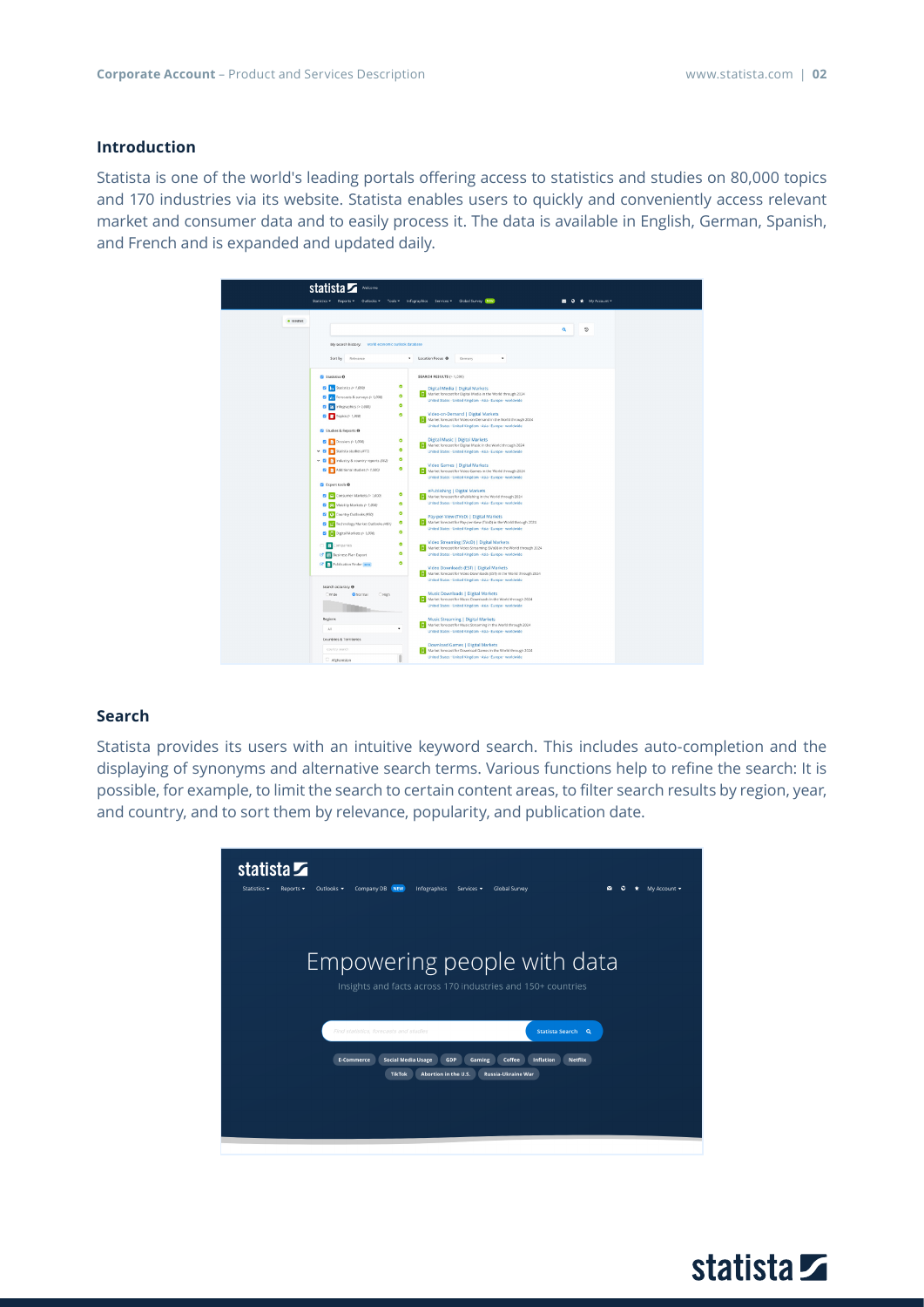## **Content & sources**

Statista's data comes from two areas: Statista collects relevant market data from third parties and makes it available to its customers in the form of statistics and studies. Sources include government institutions, such as statistical offices and ministries, international organizations, market research institutes, and trade journals. Statista bundles data from a total of 22,500 different sources.

Around 50 percent of the portal's content is based on surveys carried out independently by Statista. An international team of experienced analysts develops its own market models, conducts surveys and in-depth analyses, and uses them as the basis for forecasts and key figures for various markets and industries. Statista's own content includes expert tools such as the Digital Market Outlook, Consumer Market Outlook, and Country Outlook. All available information on a source, such as survey data, methodology, as well as place and date of publication, is listed on the portal.



#### **Download formats**

Statistics and studies can be downloaded in various formats. Depending on the type of product chosen, Statista makes the data available to its customers in the form of XLS, PPT, PNG, and PDF files. Thus, the researched statistics can be directly processed and integrated into your own analyses and presentations without any detours.

## **Rights of use and publication rights**

Customers with a Corporate Account acquire the right to use downloaded content for commercial purposes.

Customers with a Corporate Account acquire the right to publish downloaded content. Publication rights do not extend to the right to act as a reseller of Statista products. Furthermore, they do not extend to the content of third-party links on the Statista platform.

#### **Possible changes**

Due to technological development as well as possible changes in the legal, fiscal or economic environment, Statista will occasionally adapt this product data sheet. You will be informed about these changes in due time. If the changes are economically neutral, we assume your consent.

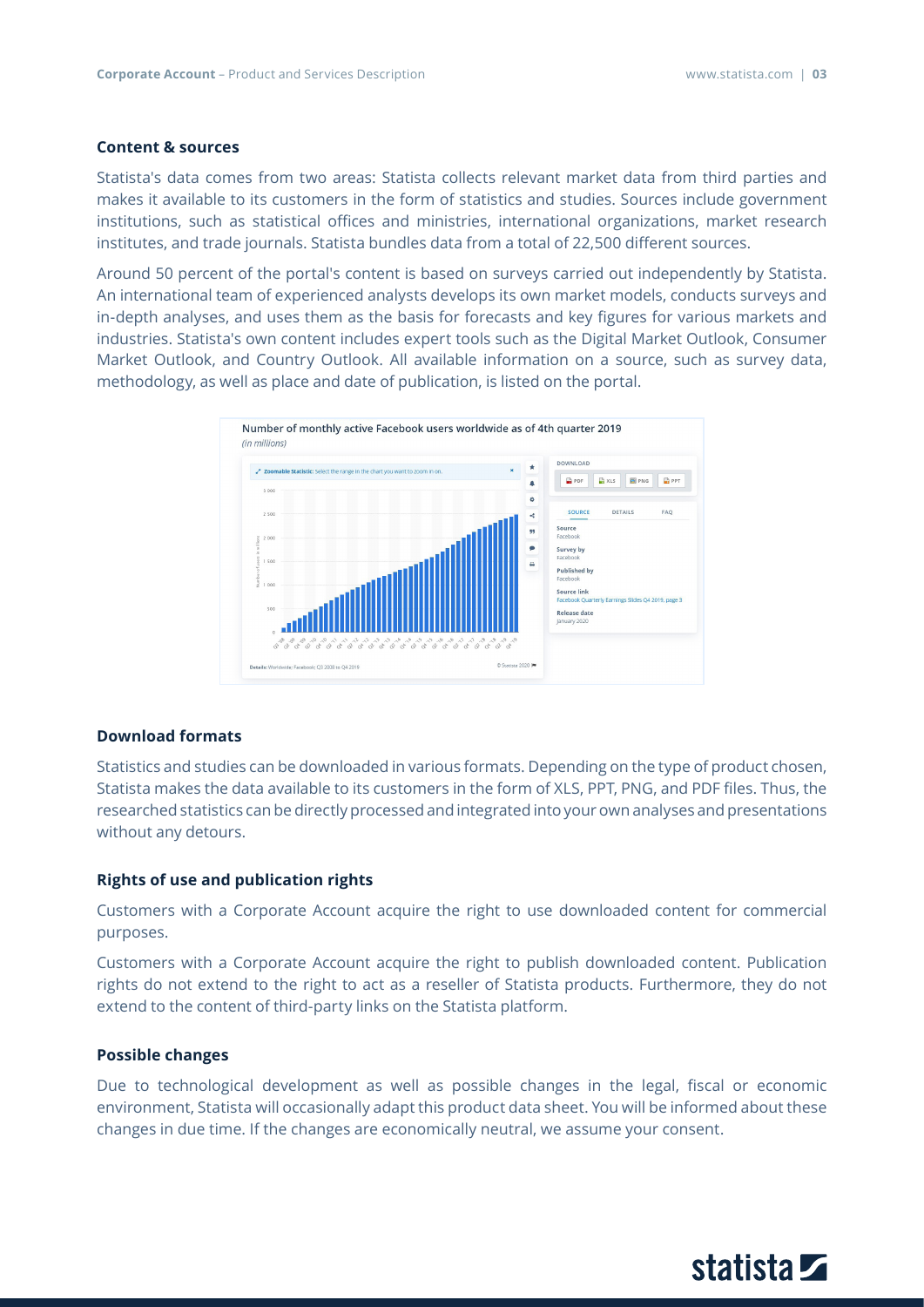## **Services included in the Corporate Account**

With the Corporate Account, companies make the services offered by the Statista platform accessible to more than one employee. The number of employees or departments activated depends on the price model selected.

A department is an organizational unit of a company in one country that brings together several employees, who are placed under the same management, to perform common tasks on a permanent basis. "Department" always means the department that is located at the lowest organizational level as long as there is no other team at the same level that fulfills exactly the same tasks.

Unless contractually agreed otherwise, the Corporate Account provides its users with access to

- All statistics, forecasts, and surveys of the German, international, Spanish, and French platform
- All Dossiers, Statista studies (Outlook Reports, Toplists, surveys / volumes of tables), and Industry and Country Reports of the German, international, Spanish, and French platform
- The Study Database of Statista
- The Digital Market Outlook (uncanceled state)<sup>1</sup>
- The Consumer Market Outlook (uncanceled state)<sup>1</sup>
- The Mobility Market Outlook (uncanceled state)<sup>1</sup>
- The Country Outlook (uncanceled state)<sup>1</sup>
- The Technology Market Outlook (uncanceled state)<sup>1</sup>
- The Advertising & Media Outlook (uncanceled state)<sup>1</sup>
- The Industry Outlook (uncanceled state)<sup>1</sup>
- The Source Database
- The Publication Finder
- The Business Plan Export

In addition, Corporate Account customers can download statistics as PowerPoint, Excel, PDF, and PNG files. Corporate Account customers can also take advantage of the following Statista customer services:

- For individual research, an AskStatista Starter Package is included into the account<sup>2</sup>
- Annual usage reporting of the account
- Participation in webinars and training courses

<sup>2</sup> AskStatista research hours are calculated on a monthly basis and expire at the end of the following month. For contracts with autorenewal option monthly hours that were not used can be rolled over to the next month until they expire after 1 year. The month in which the request is made applies. Statista does not guarantee that every question can be answered, so the research, not the result, is what is owed. For more information regarding the AskStatista packages, please visit our website **<https://ask.statista.com>** or contact your responsible Statista Account Manager.



<sup>1</sup> Unless otherwise contractually agreed, all marked features in the account will be switched off upon termination of the account. Furthermore, the price guarantee does not apply.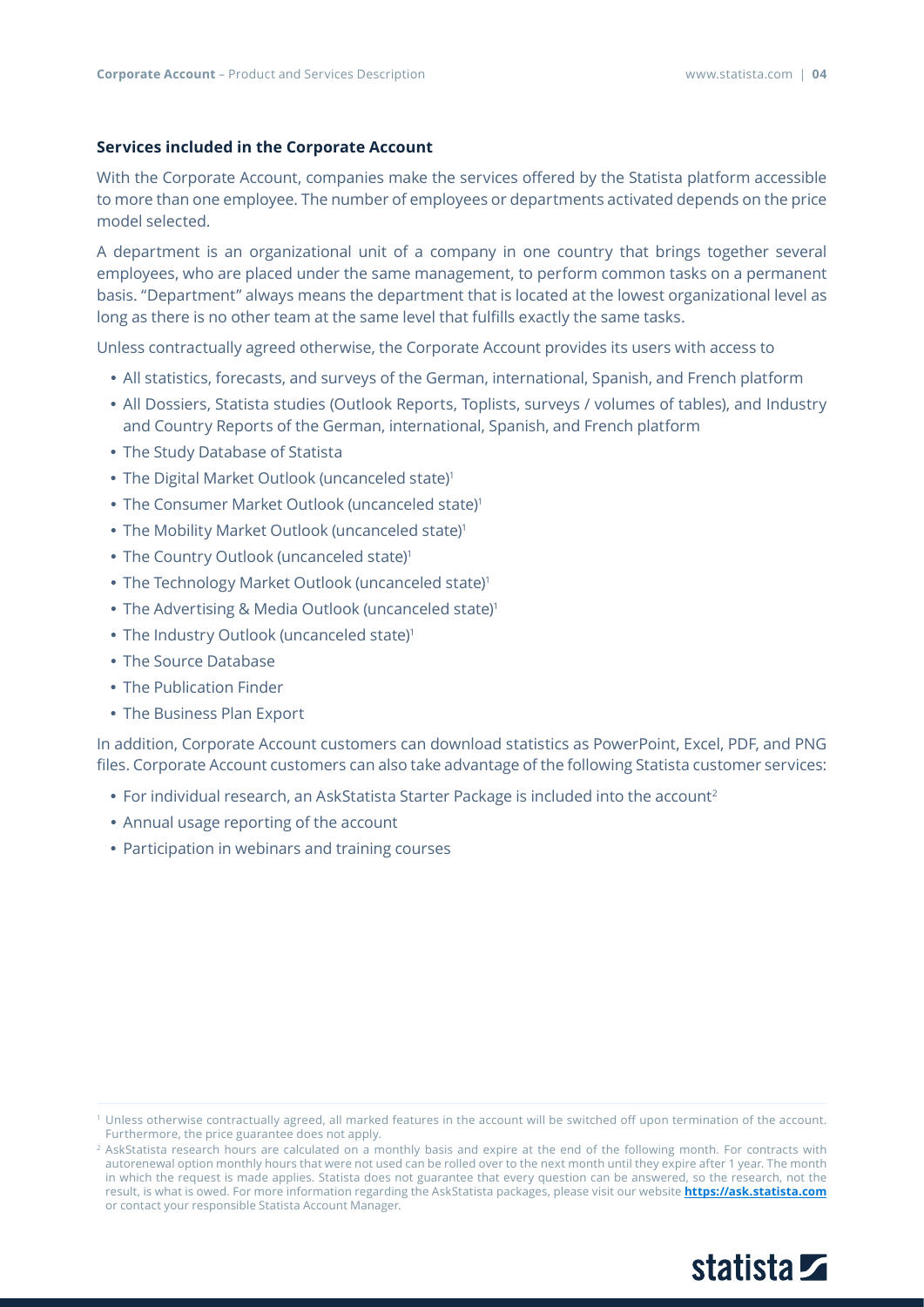Unless contractually agreed otherwise, the Corporate Account subscription is valid for a period of 12 or 24 months. The agreed license fee will increase every year by five percent. The subscription will automatically renew each time for an additional 12 months at the end of the subscription term unless canceled by you six weeks prior to the end of the subscription term.

The total price (invoice amount) is invoiced in one sum when both parties formally enter into the contract. The Corporate Account offer is aimed at commercial users.<sup>3</sup>

Statista will keep the user informed about innovations by e-mail so that the user is able to use the most up-to-date functions of the statistics portal at any time.

<sup>3</sup> An acquisition by private users is not possible. The purchase process includes confirmation that the purchase is for a commercial user.